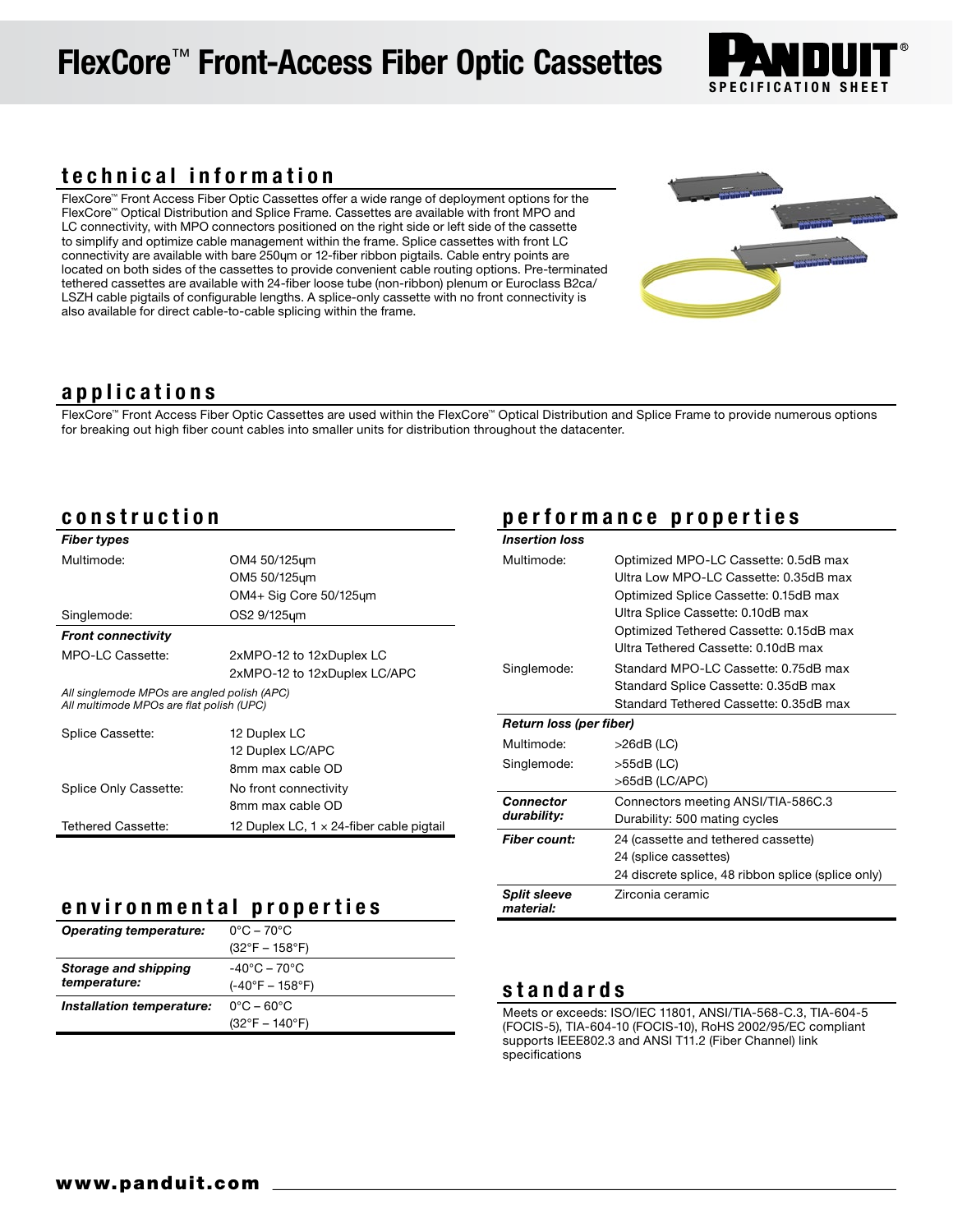## FlexCore™ Front-Access Fiber Optic Cassettes



| Left-Side MPOs         | <b>Right-Side MPOs</b> |  |  |  |
|------------------------|------------------------|--|--|--|
|                        |                        |  |  |  |
| <b>FDC9N-24-10ASLH</b> | FDC9N-24-10ASRH        |  |  |  |
| FDC9N-24-10AFLH        | FDC9N-24-10AFRH        |  |  |  |
| FDC9N-24-10ULH         | FDC9N-24-10URH         |  |  |  |
|                        |                        |  |  |  |
| FDC9N-24-LAASLH        | FDC9N-24-LAASRH        |  |  |  |
| FDC9N-24-LAAFLH        | FDC9N-24-LAAFRH        |  |  |  |
| FDC9N-24-LAULH         | FDC9N-24-LAURH         |  |  |  |
|                        |                        |  |  |  |
| FDCZO-24-10ASLH        | FDCZO-24-10ASRH        |  |  |  |
| FDCZO-24-10ULH         | FDCZO-24-10URH         |  |  |  |
|                        |                        |  |  |  |
| <b>FDCZA-24-10ASLH</b> | FDCZA-24-10ASRH        |  |  |  |
| FDCZA-24-10ULH         | FDCZA-24-10URH         |  |  |  |
|                        |                        |  |  |  |
| FDCSA-24-10ASLH        | FDCSA-24-10ASRH        |  |  |  |
| <b>FDCSA-24-10ULH</b>  | FDCSA-24-10URH         |  |  |  |
| OM5, LC, Ultra IL      |                        |  |  |  |
| FDCWA-24-10ASLH        | FDCWA-12-10ASRH        |  |  |  |
| FDCWA-24-10ULH         | FDCWA-24-10URH         |  |  |  |
|                        |                        |  |  |  |



| 24-Fiber Front Access Splice Cassettes |                     |  |  |
|----------------------------------------|---------------------|--|--|
| Singlemode, LC, Standard IL            |                     |  |  |
| LC to 2x12F Ribbon Pigtails            | FDS9N-24-10R        |  |  |
| LC to 12 Discrete 250um Pigtails       | FDS9N-24-10P        |  |  |
| Singlemode, LC/APC, Standard IL        |                     |  |  |
| LC/APC to 2x12F Ribbon Pigtails        | FDS9N-24-LAR        |  |  |
| LC/APC to 12 Discrete 250um Pigtails   | FDS9N-24-LAP        |  |  |
| OM4, LC, Optimized IL                  |                     |  |  |
| LC to 2x12F Ribbon Pigtails            | FDSZO-24-10R        |  |  |
| LC to 12 Discrete 250um Pigtails       | FDSZO-24-10P        |  |  |
| OM4, LC, Ultra IL                      |                     |  |  |
| LC to 2x12F Ribbon Pigtails            | <b>FDSZA-24-10R</b> |  |  |
| LC to 12 Discrete 250um Pigtails       | FDSZA-24-10P        |  |  |
| OM4+ Signature Core, LC, Ultra IL      |                     |  |  |
| LC to 12 Discrete 250um Pigtails       | <b>FDSSA-24-10P</b> |  |  |
| OM5, LC, Ultra IL                      |                     |  |  |
| LC to 12 Discrete 250um Pigtails       | <b>FDSWA-24-10P</b> |  |  |
|                                        |                     |  |  |